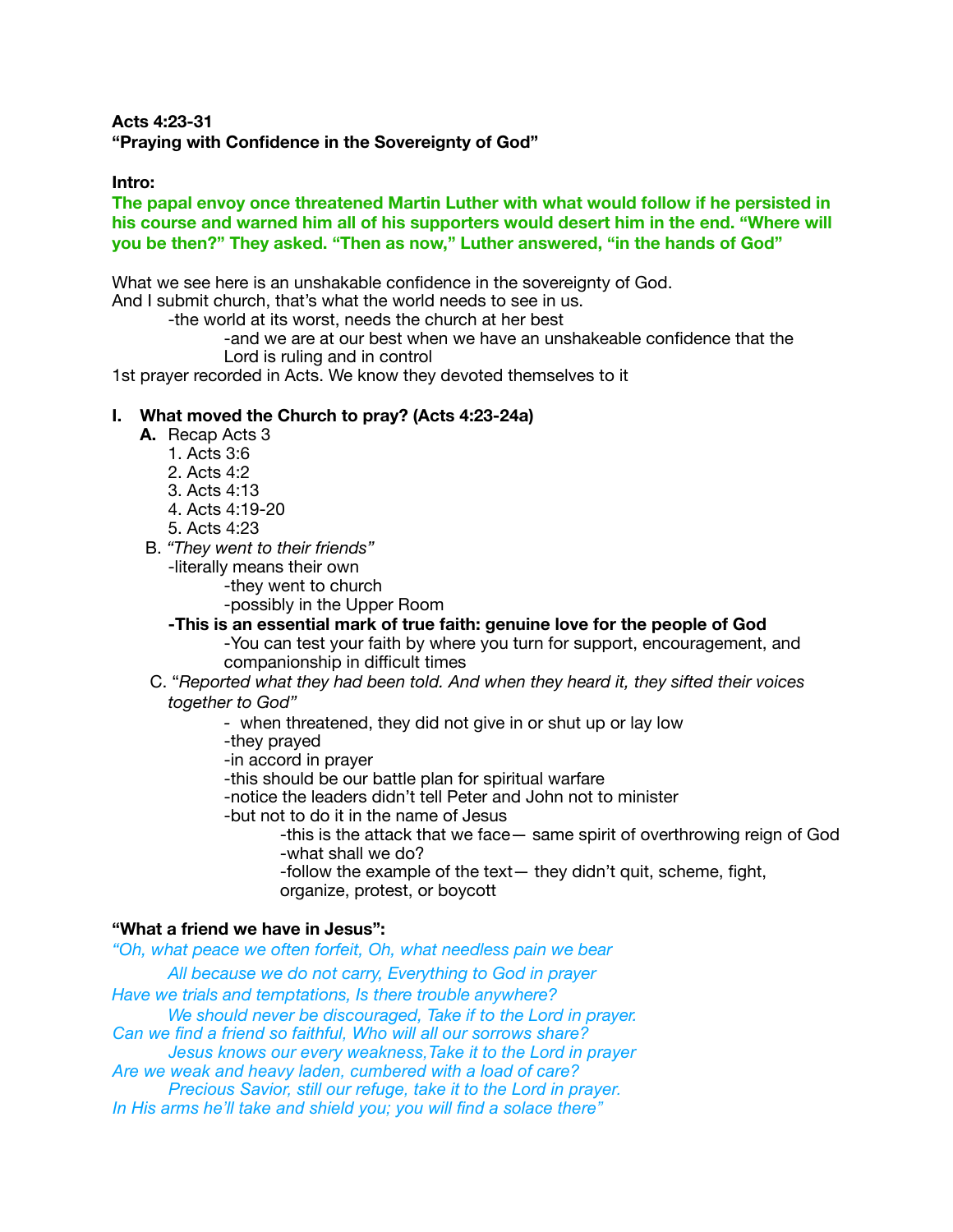### **II.. What did the church pray? (Acts 4:24b-30) (longest and most dramatic)**

**\*It begins with addressing God as Sovereign Lord (despot) (person w/absolute power)**

-used to refer for a master of slaves who was the lord of the house

-used in the NT for the supreme power of God's divine rule

-thats the sense of the word here

-When they called on the Sovereign Lord, they affirmed his total control, perfect authority, and impeachable jurisdiction over everything

-after the authorities gave them a threat, they got together and prayed to a sovereign Lord

### \***2 Major sections: Invocation and Supplication**

**A. Invocation (v.25-28)** 

# **-Praises God for His sovereign acts**

**-They begin by telling God what God had already done**

 -They didn't fear that God had forgotten what He had done

 -It exalted His glory and built their confidence by telling God what He had already done

 -Good place to start— tell God about God

This prayer declares 3 ways the God has put his Sovereignty on Display

# **1. 3 Ways God has put His Sovereign Rule on Display:**

# **a. The Creation of the World (v.24)**

 -Creation is the first theater in which God displays His sovereignty -Heavens above, earth around, seas beneath

 -creation of the world affirms His sovereignty

#### -**The one who creates a thing, rules over the thing He created** -**Psalm 24:1-2- The earth is the Lord's and the fullness thereof,** the **world and those who dwell therein, for he has founded it upon the seas and established it upon the rivers.**

 -Everything belongs to God, in the sky, on land, in the water therefore;

-No rebellious creature can withstand Him

-In the beginning God created the heavens and the earth, In the 

end He will reign over heaven and earth

 -They declare the creation of the world, then

# **b. The Revelation of Scripture (v.25-26)**

 -**Through Biblical Revelation- the manner (they way revealed) (25a)**

 -v.25- "who through the mouth of our father David, your servant, said by the Holy Spirit"

 -Divine inspiration of **2 Timothy 3:16** 

### **"***All Scripture is breathed out by God and profitable for teaching, for reproof, for correction, and for training in righteousness"*

 -God is the source of scripture

 -The bible is not man's word about God, it's God's word to man -Yet it's God's word through man

 -God spoke through David— used his intellect, personal, and conviction -The Holy Spirit superintended the process to make sure only what God wanted said was said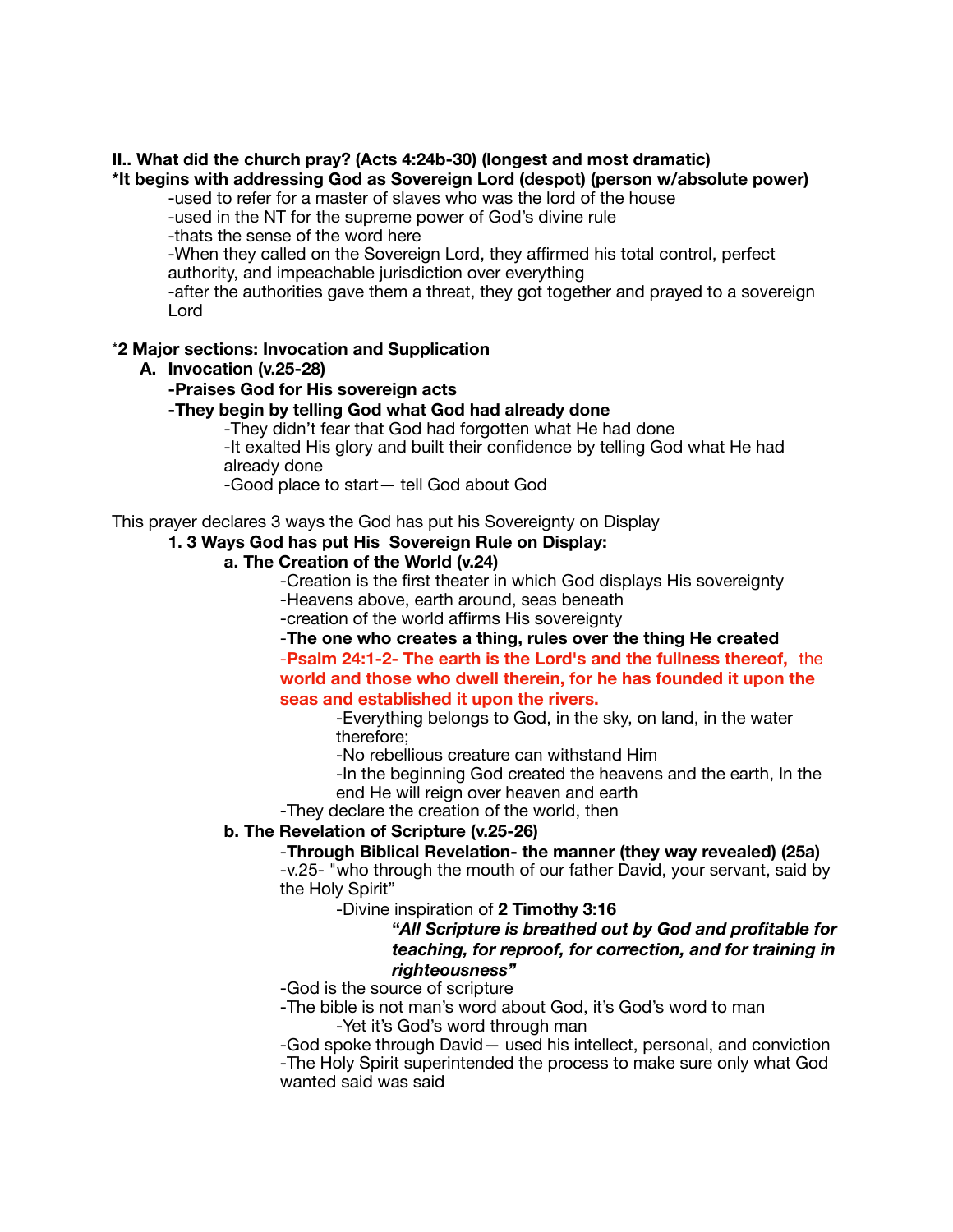#### *-2 Peter 1:21-" For no prophecy was ever produced by the will of man, but men spoke from God as they were carried along by the Holy Spirit."*

 -Because of this we see the perfect harmony of Psalm 2 of David and Acts 4 writing by Luke. This NT quote of OT Psalm

 -We have affirmation of the Trinity here

 -God the Father speaks through man by God the Spirit to proclaim the person and work of God the Son

### -**through the message of Scripture (v.25b-26)**

 -verse 25-26 quote Psalm 2:1-2

- Psalm 2 rebellion against God's anointed King and chosen people

-prophesy of the coming Messiah-King

 -v.25 ask… quoting Psalm 2 speaking of humanities futile attempt to overthrow divine authority

-rage- neighing horse bucking in rebellion that would have to submit to the one who holds the reigns

-plot in vain

-v.26- the kings of the earth..rulers..against

 -United Nations

 -kings/president/foreign diplomats

-conspiring together to get rid of God -grassroots and authorities trying to 

overthrow rule of God

### -**Psalm 2:4 tells us how he responds:**

**-while the entire earth is conspiring in rebellion against God's authority** 

**-notice he doesn't pace are heaven, meet in his briefing room to organize military response, not moved to an undisclosed location for his protection** 

**-**Psalm 2 tells us that He is right now where He has always been

**-"it says he who sits in heaven laughs"** 

**-**it's too late…

### -**Psalm 2:6- I have set my King on Zion, my holy hill**

 -Jesus reigns

-this is why we can pray with confidence

### -**Psalm 2:10-12**

**-The praise God for the fact, rejoice in the face that God is in control**

### **c. The Crucifixion of Jesus (Acts 4:27-28)**

 -verses 27-28 directly apply Psalm 2 to the crucifixion of Jesus -parallels are obvious

 -a few months prior to this groups came together against Jesus

 -Herod and Pilate became friends this day

-but not just in the courts of authority

 -v.27- along with Gentiles and Jews

 -individually and corporately, sinful humanity plotted to execute Jesus -notice what v.28 does not say does not say… 

 -it does not say they fulfilled their plots..and they did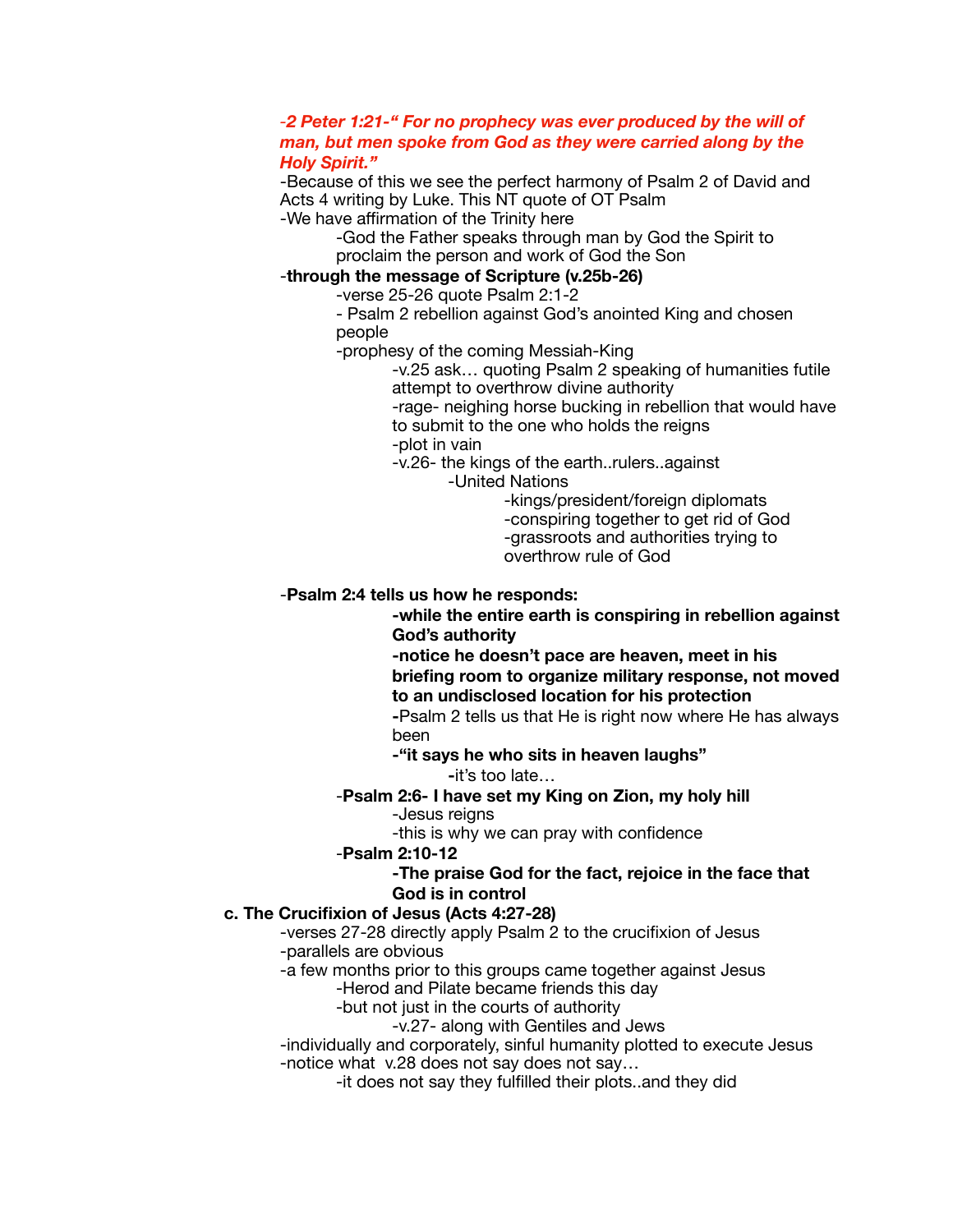### -**it says the got together "to do whatever your hand and your plan had predestined to take place"**

 -biblical tension of human responsibility and divine sovereignty -this text doesn't acquit those who were responsible for the death of Jesus

-it declares all humanity guilty

-*yet it asserts something greater was going on beyond sinful acts of men* 

 *-Jesus didn't die as a religious nonconformist to the Jews or a political nuisance to the Romans, He died according to the plan of Almighty God*

 -the crucifixion happened as God predestined it to happen -they key word is "whatever"

-sinful man did only what the Sovereign Lord permitted -nothing more/nothing less

 -**John 19:10-11-** *'So Pilate said to him, "You will not speak to me? Do you not know that I have authority to release you and authority to crucify you?" 11 Jesus answered him, "You would have no authority over me at all unless it had been given you from above"*

**-**the same is all who trust in Jesus

 -nothing has changed

-the enemy can only do to you what God allows

-we are living in a day where we witness the culture turn even more in hostility toward the Word of God and testimony of Jesus -we panic thinking we've lost home court advantage

-be reminded of this:

 -**Romans 8:31-** *"What then shall we say to these things? If God is for us, who can be against us?"*

**B. Supplication (v.29)** 

**\*finally we get to what they are asking for** 

**\*Maybe we don't see revival because we don't pray like this** 

**\*we are preoccupied with our own needs and troubles and wants** 

**\*they had a lot of stuff to talk about but spent most of their time talking to God about God: His greatness, authority and sovereignty** 

**\*This prayer is 7 verses. The first fives exalts the sovereignty of God. The final 2 record actual prayer request** 

**\*this is the model we out to pray when the burdens are heavy, crisis is mounting, and enemy is threatening** 

**\*Talk to God about what He is doing more than about what the enemy is doing \*Focus on God so that you won't focus on the situation** 

**\*Gaze at God and only glance at Goliath** 

**\*After exalting God's sovereign rule the made 2 request:** 

# **\*2 Prayer Request:**

1. A Prayer of Resignation (v.29a) (general)

 a. "Lord, look upon their threats"

 -notice what they did not pray (to stop, prevent)

 -these were not idle threats, they meant them

 -they were serious when they commanded them not to speak in the name of Jesus anymore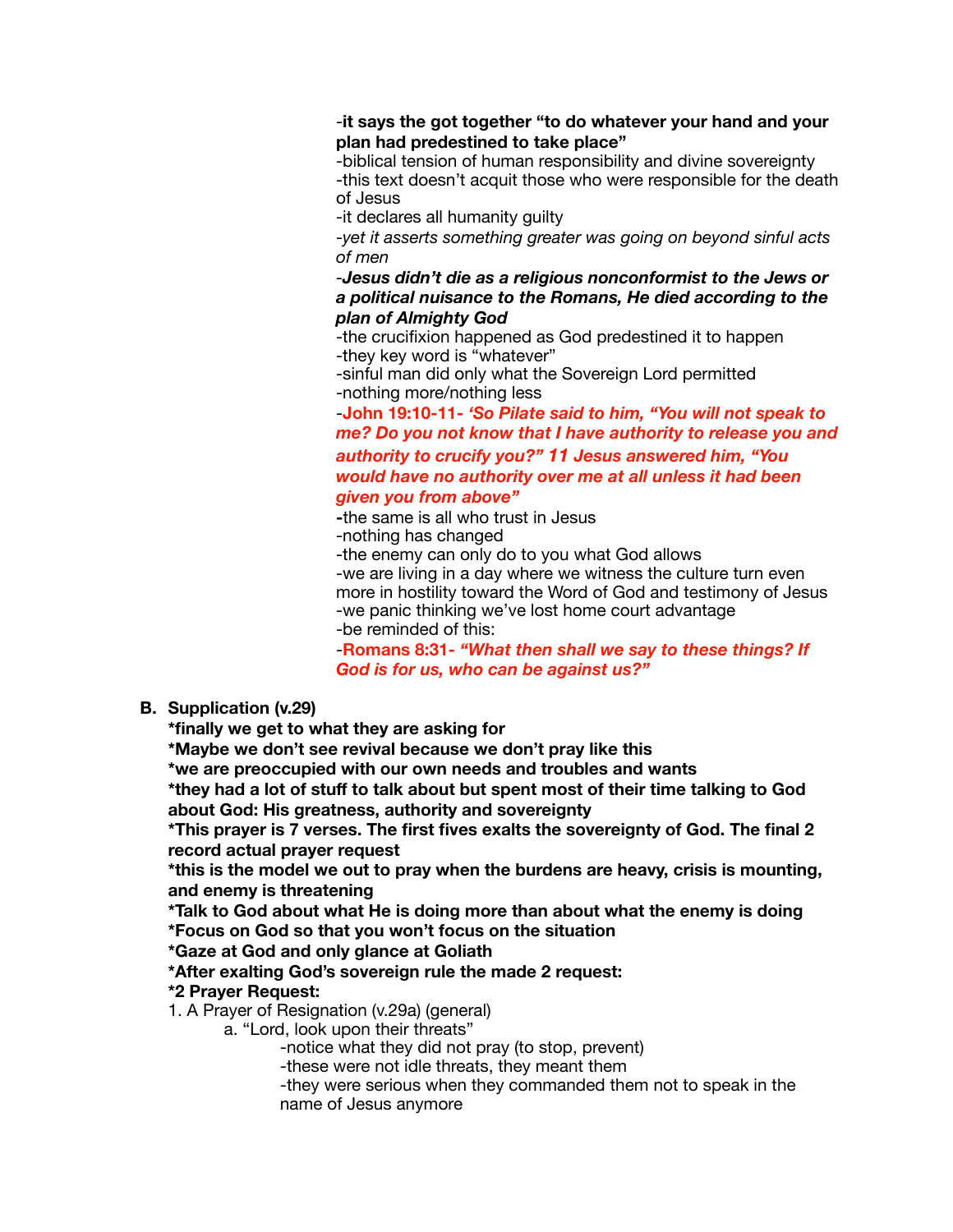-yet they prayed, "Lord, look upon their threats"

 -Assryian king sent a letter to King Hezekiah (Isaiah 36/37)

 -not to trust in his God because He couldn't save them

 -**Isaiah 37:14-17 records what Hezekiah did after reading it**

 -The messenger brought the letter, he read it and said this isn't about me -so he took it to the Lord and say, Lord, he is talking about you

 -I thought you may want to know what the enemy is saying about you so 

 you can handle your business

 \*that's the sense of this prayer from the church, "lord, look upon their threats" -this is not about us, it's about you.

 \*this is how we should pray when life gets too hard.. **GIVE IT GOD**

2. A Prayer for Spiritual Boldness (v.29b) (specific)

 a. *"Grant your servants to continue to speak your word with all boldness"*

 -we see the priority of the believers

 -they were more concerned with pleasing god and exalting Christ than about their own safety

 -live or die… the word of God had to be proclaimed

 -could this be why the gospel isn't advancing in our city?

 -could this be why we seem irrelevant? Pressure to look as much like the outside world in order to try to reach the world?

 -could this be why so many in the church are only going through motions without experiencing change?

 -We lack spiritual boldness

 -that starts with the leadership of the church

 -pastors aren't bold enough.. deacons… leaders…

 -we are comfortable with the status quo… suffer from the fear of man -we are more concerned with being criticized or rejected than pleasing God

 -we suffer from the fear of man more than the desire to please God -we choose the path of least resistance

 -we claim to trust in the sufficiency of Scripture but we fail to operate as if it is

 -the world at it's worst needs the church at it's best..

 -we aren't at our best if we lack boldness to proclaim the Gospel of Jesus Christ

 -may we corporately and individually repent of our self-reliance and pray for spiritual boldness

 b. Notice they prayed for what they already had

 -v.13- they were astonished at the boldness of Peter and John -yet they prayed for boldness

 -they were wise enough to know: "yesterday's grace will not work for today's challenges

 -there are time we need to look back and remember what the Lord has done

 -but there are also times that we need to forget what lies behind us -yesterday's success, todays complacency, tomorrows failures

 -no matter how bold you've been in the past, don't stop praying

 -thank God for yesterday's grace, but we need future grace to help what is before us

 -we can't say what we ought to say or do what out to be do unless God gives us spiritual boldness